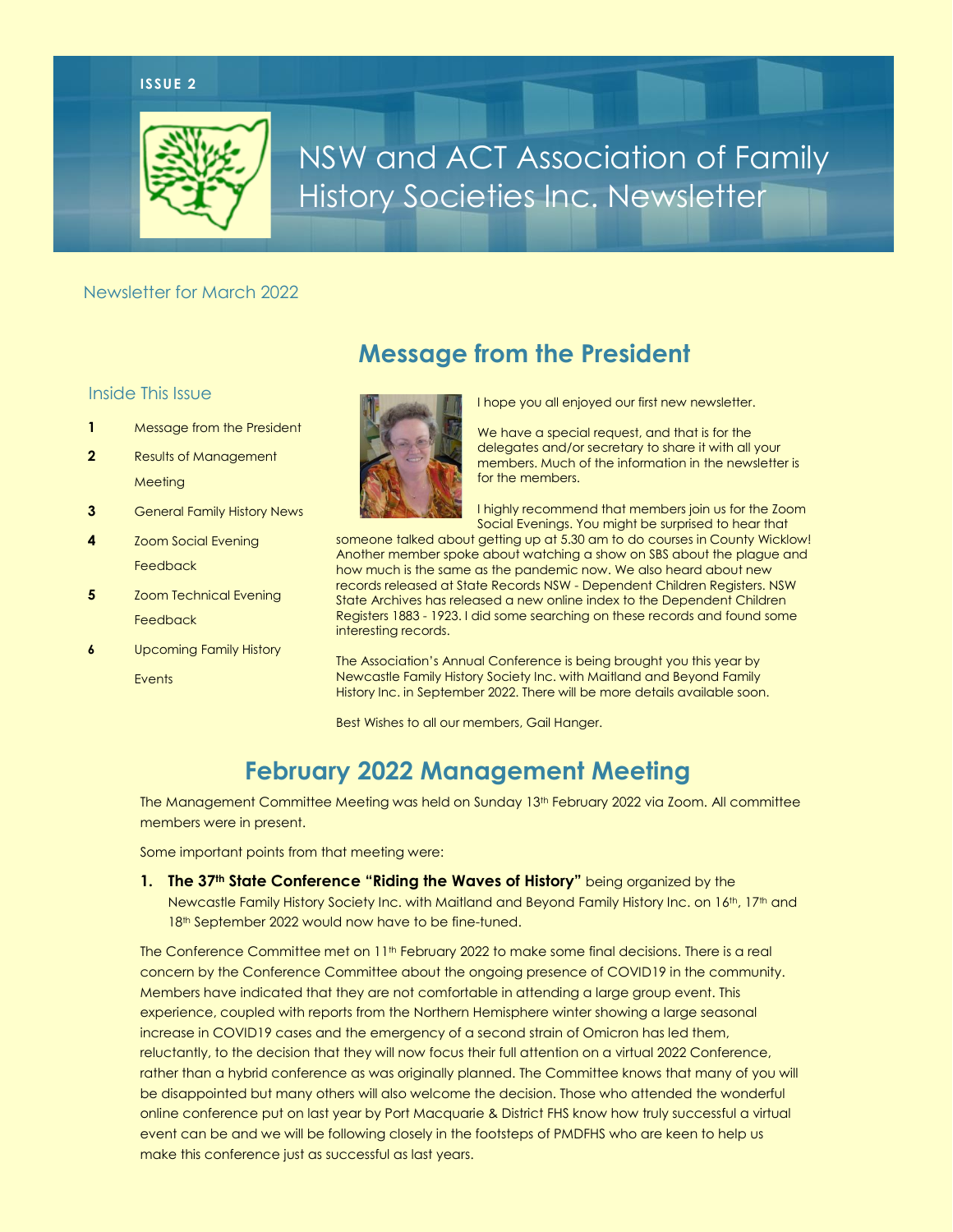The Conference will still be held over three days. Friday 15 September and Saturday 17 September will have virtual presentations which can be watched on the day or later on You Tube. Sunday 18th will have a family history trade fair in the grounds of "The Barracks", home to Maitland and Beyond Family History (Mel Woodford, Convener).

**2. Congress 2022:** the Congress on Norfolk Island will be held from 1st – 4th August. Planning is underway to make the 2022 Congress better and bigger. The Congress website will be updated as plans materialise. The latest news will be on the Facebook page.

Congress website - <https://affhocongress2022.com/Congress>

Facebook page - <https://www.facebook.com/AFFHO2022/>

**3. New Website** - The NSW and ACT Association of Family History Societies Inc. website has been revised. The "What's On" page publicizes upcoming educational events. Member Societies can also advertise meetings, presenters and events on this site. Please check it out at <https://www.nswactfhs.org/>

### **General Family History News**

Just a reminder to all Family History Societies that The White Paper – Review of the State Records Act 1998, the Future of History in New South Wales has been released for comments. Concerning is the proposed merger. Please discuss this within your societies and we encourage societies to express your concerns to your local members. The URL for the Report is below: [https://www.parliament.nsw.gov.au/lcdocs/inquiries/2588/Letter%20to%20Social%20Issu](https://www.parliament.nsw.gov.au/lcdocs/inquiries/2588/Letter%20to%20Social%20Issues%20Committee%20RE%20Review%20of%20the%20State%20Records%20Act.pdf) [es%20Committee%20RE%20Review%20of%20the%20State%20Records%20Act.pdf](https://www.parliament.nsw.gov.au/lcdocs/inquiries/2588/Letter%20to%20Social%20Issues%20Committee%20RE%20Review%20of%20the%20State%20Records%20Act.pdf)

### **Zoom Social Evening**



TECHNICAL

The first monthly Zoom Social Evening for 2022 was held in February. This is a great opportunity for all members to catch up with each other over a wine, tea or coffee with some family history topics to discuss: Have you found an interesting ancestor? Broken down a brick wall lately? Have you heard a good guest speaker? What are you currently researching?

If you are interested in joining, please email The NSW & ACT AFHS Secretary at [secretary@nswactfhs.org](mailto:secretary@nswactfhs.org) with your Zoom name and you will be emailed the Zoom log in details.

## **Zoom Technical Group Feedback**

The first monthly Zoom Technical Meeting for this group was held in February. Those who attended felt comfortable to ask questions and others who had the knowledge were able to help with answers.

Most attendees requested assistance with: Zoom – from basic use to how to undertake hybrid Zoom Meetings. Questions were answered and tips given for Zoom on : adding a background, sharing the screen and then showing the presenter, how to add Chat to the side screen, the waiting room and email link access to meetings explained. Information was requesting on running hybrid meetings which will be a topic for the March Meeting.

If you are interested in joining, please email the NSW & ACT AFHS Secretary at [secretary@nswactfhs.org](mailto:secretary@nswactfhs.org) with your Zoom Name and you will be emailed the Zoom log in details.